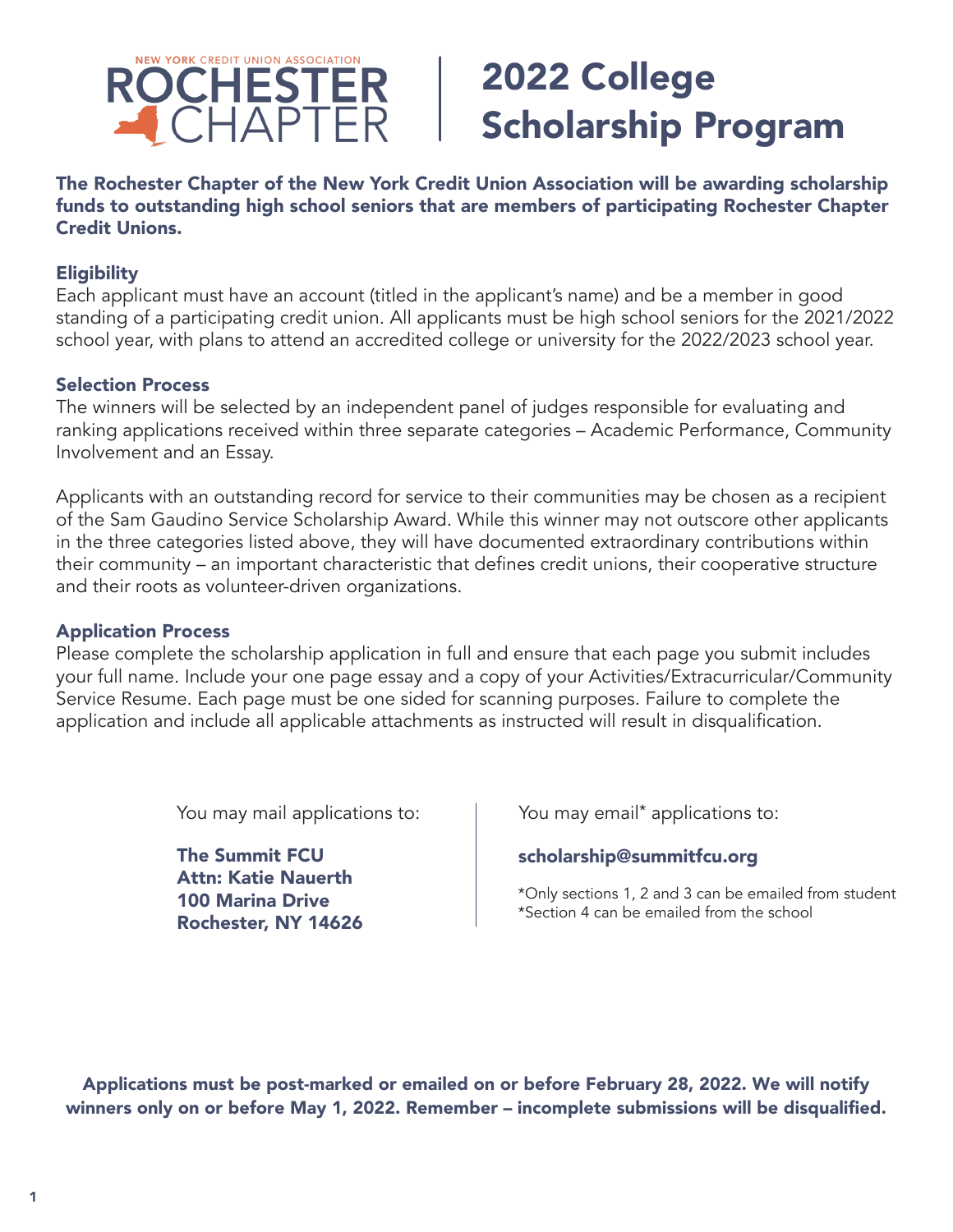# Part 1

#### Applicant Information & Submission Checklist

Applicants must complete all information and provide requested documentation. Please type or print clearly using blue or black ink.

## Scholarship Submission Checklist

Before you submit your application, please see the following list:

- $\Box$  Part 1. Applicant information All information is completed.
- Part 2. Activity document is single-sided and full name is included on each page.
- $\Box$  Part 3. Essay meets all the requirements listed in Part 3.
- $\Box$  Part 4. Provide quidance counselor with form to submit transcript and SAT/ACT scores (if applicable)
	- $\Box$  Transcript This information must be provided by the school via mail or email.
	- $\square$  SAT/ ACT Scores Can be either included on the transcript or as a separate document. This information can be provided by the student or the school.

 $\square$  Scores Included  $\square$  Requirement Waived

\* Please send all documents together in a PDF format.

#### Certification and Release Authorization

I certify this information is true, complete and accurate. I also authorize release of information to confirm and/or verify this application. If I am awarded a scholarship, the Rochester Chapter of New York Credit Union Association may use my name and/or photo for publicity purposes.

| Student's CU Account Number(s): _______________ |
|-------------------------------------------------|
|                                                 |
|                                                 |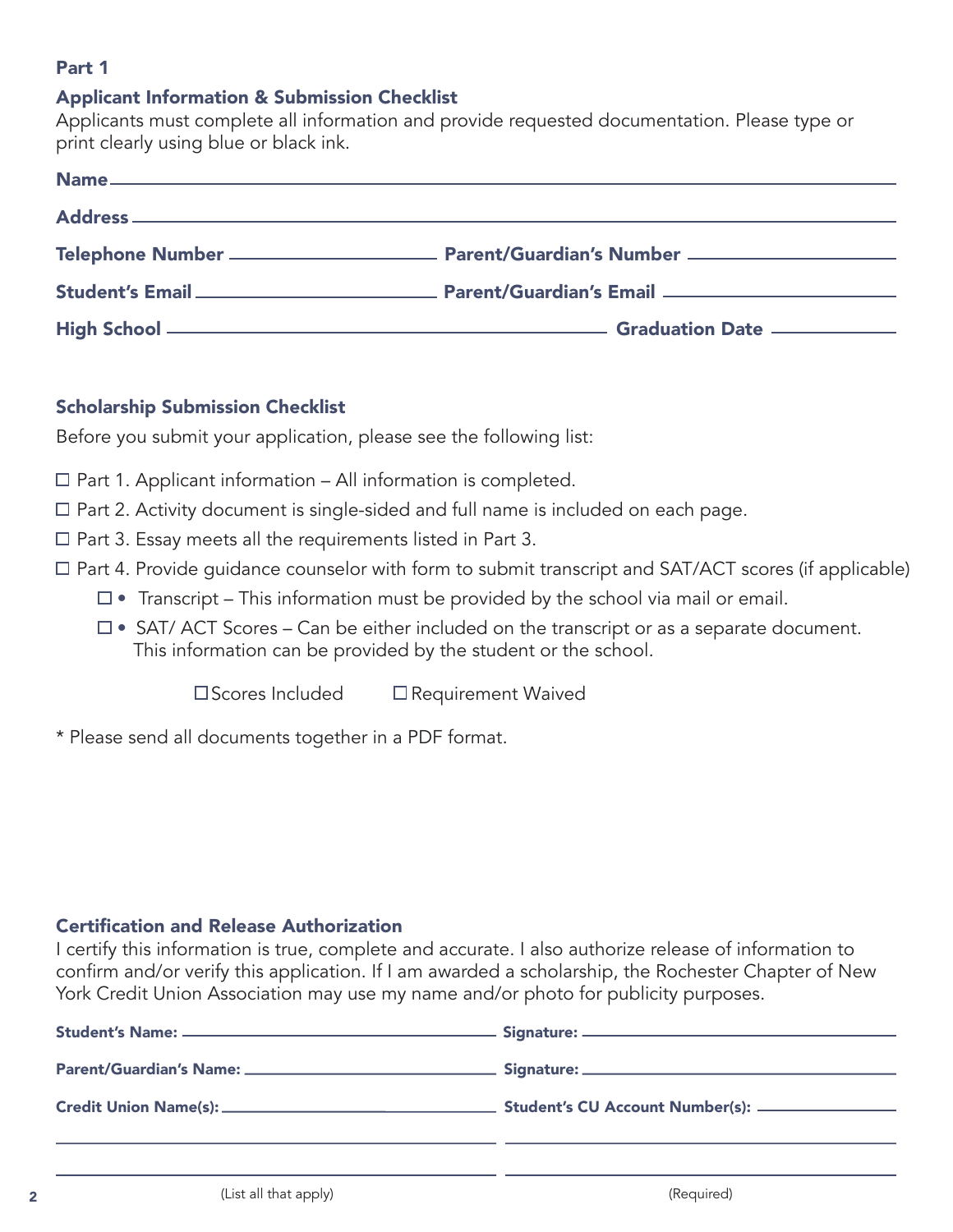| Part <sub>2</sub>                                                                                       |                                                                                                                                                                       |  |
|---------------------------------------------------------------------------------------------------------|-----------------------------------------------------------------------------------------------------------------------------------------------------------------------|--|
| <b>Applicant Information</b>                                                                            |                                                                                                                                                                       |  |
|                                                                                                         |                                                                                                                                                                       |  |
|                                                                                                         |                                                                                                                                                                       |  |
|                                                                                                         |                                                                                                                                                                       |  |
|                                                                                                         |                                                                                                                                                                       |  |
| Name(s) of college or university where you have applied: Please indicate if you have been accepted yet. |                                                                                                                                                                       |  |
|                                                                                                         |                                                                                                                                                                       |  |
|                                                                                                         | ,我们也不能会在这里,我们的人们就会不能会在这里,我们也不能会不能会不能会不能会不能会不能会不能会。""我们的人们,我们也不能会不能会不能会不能会不能会不能会不                                                                                      |  |
|                                                                                                         | ,我们也不能会有什么。""我们的人,我们也不能会有什么?""我们的人,我们也不能会有什么?""我们的人,我们也不能会有什么?""我们的人,我们也不能会有什么?""                                                                                     |  |
|                                                                                                         |                                                                                                                                                                       |  |
|                                                                                                         | ,我们也不能会有什么。""我们的人,我们也不能会有什么?""我们的人,我们也不能会有什么?""我们的人,我们也不能会有什么?""我们的人,我们也不能会有什么?""                                                                                     |  |
|                                                                                                         | ,我们也不能会有什么。""我们的人,我们也不能会有什么?""我们的人,我们也不能会有什么?""我们的人,我们也不能会有什么?""我们的人,我们也不能会有什么?""<br>,我们也不会有什么。""我们的人,我们也不会有什么?""我们的人,我们也不会有什么?""我们的人,我们也不会有什么?""我们的人,我们也不会有什么?""我们的人 |  |
|                                                                                                         | ,我们也不会有什么。""我们的人,我们也不会有什么?""我们的人,我们也不会有什么?""我们的人,我们也不会有什么?""我们的人,我们也不会有什么?""我们的人                                                                                      |  |
|                                                                                                         |                                                                                                                                                                       |  |
|                                                                                                         |                                                                                                                                                                       |  |
|                                                                                                         |                                                                                                                                                                       |  |
|                                                                                                         |                                                                                                                                                                       |  |
|                                                                                                         |                                                                                                                                                                       |  |
|                                                                                                         |                                                                                                                                                                       |  |
|                                                                                                         |                                                                                                                                                                       |  |
|                                                                                                         |                                                                                                                                                                       |  |
|                                                                                                         |                                                                                                                                                                       |  |
|                                                                                                         |                                                                                                                                                                       |  |
|                                                                                                         |                                                                                                                                                                       |  |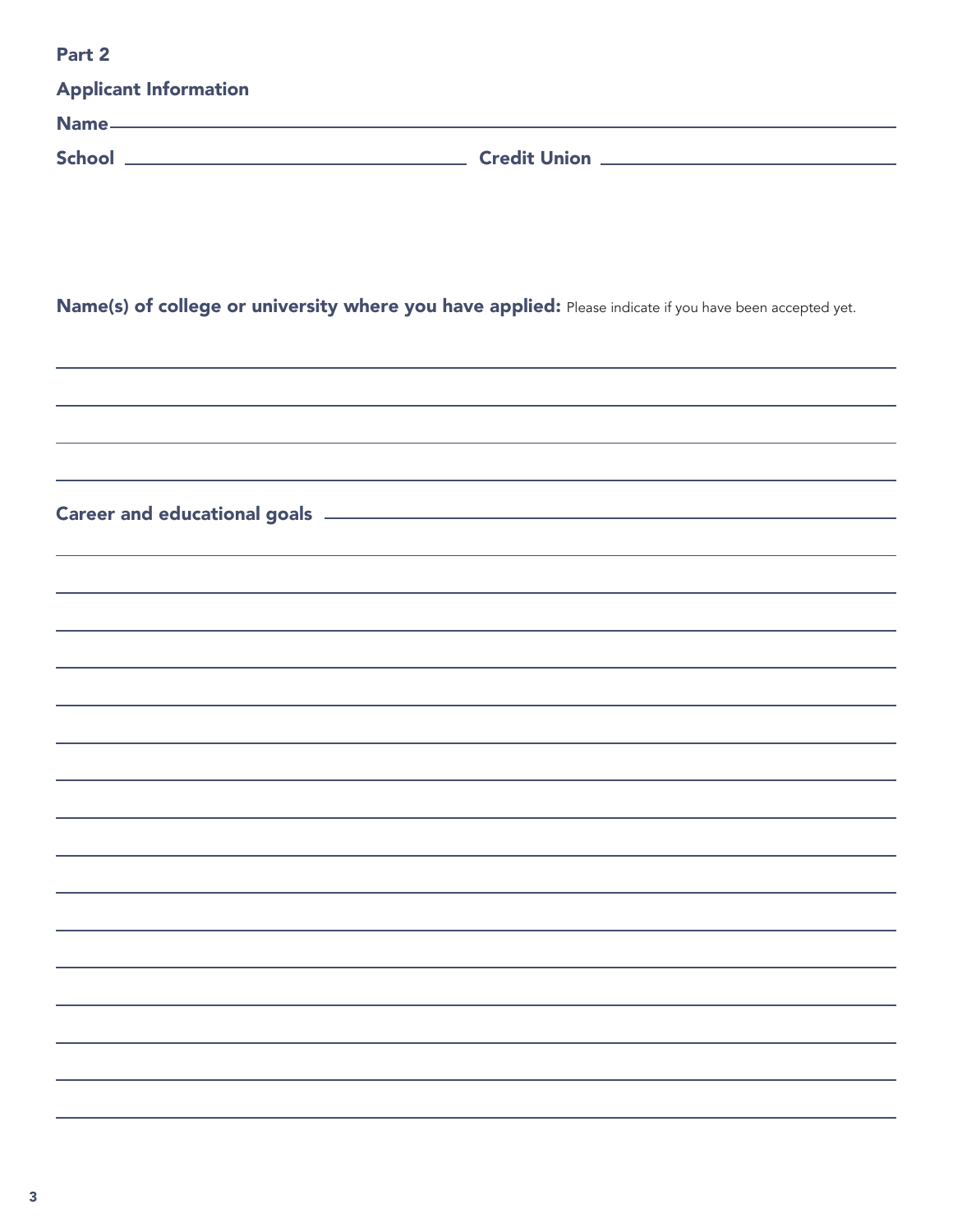| <b>Applicant Information</b> |                     |
|------------------------------|---------------------|
| <b>Name</b>                  |                     |
| <b>School</b>                | <b>Credit Union</b> |

## Part 3

## Extracurricular and Community Service Activities

Please include a one sided Activities/Extracurricular/Community Service Resume in PDF format with your application. Please list any activities you have participated in during your four years of high school including but not limited to clubs, sports, social, school based, religious or community organizations, volunteer work, paid employment positions, etc.

## Part 4

## Essay Requirements:

- One page only
- Single sided 8 1/2" x 11" paper
- Typed, double-spaced, 12 point font
- PDF format
- Include your full name in the bottom right hand corner of the essay response
- Organization, grammar, punctuation and creativity will be considered in the scoring for this section
- Essay must be included with application

For your essay, please respond to the following:

The overall credit union philosophy is "People Helping People." In your application process you have provided us with an Activities/Extracurricular/Community Service Resume. From your resume, please choose one experience that you found to be your most rewarding or that provided the greatest benefit to the recipient(s). Then, please describe how this experience personally affected you and how it relates to "People Helping People."

#### Part 5

## Official Transcript and SAT/ACT Scores

Please see page five for details.